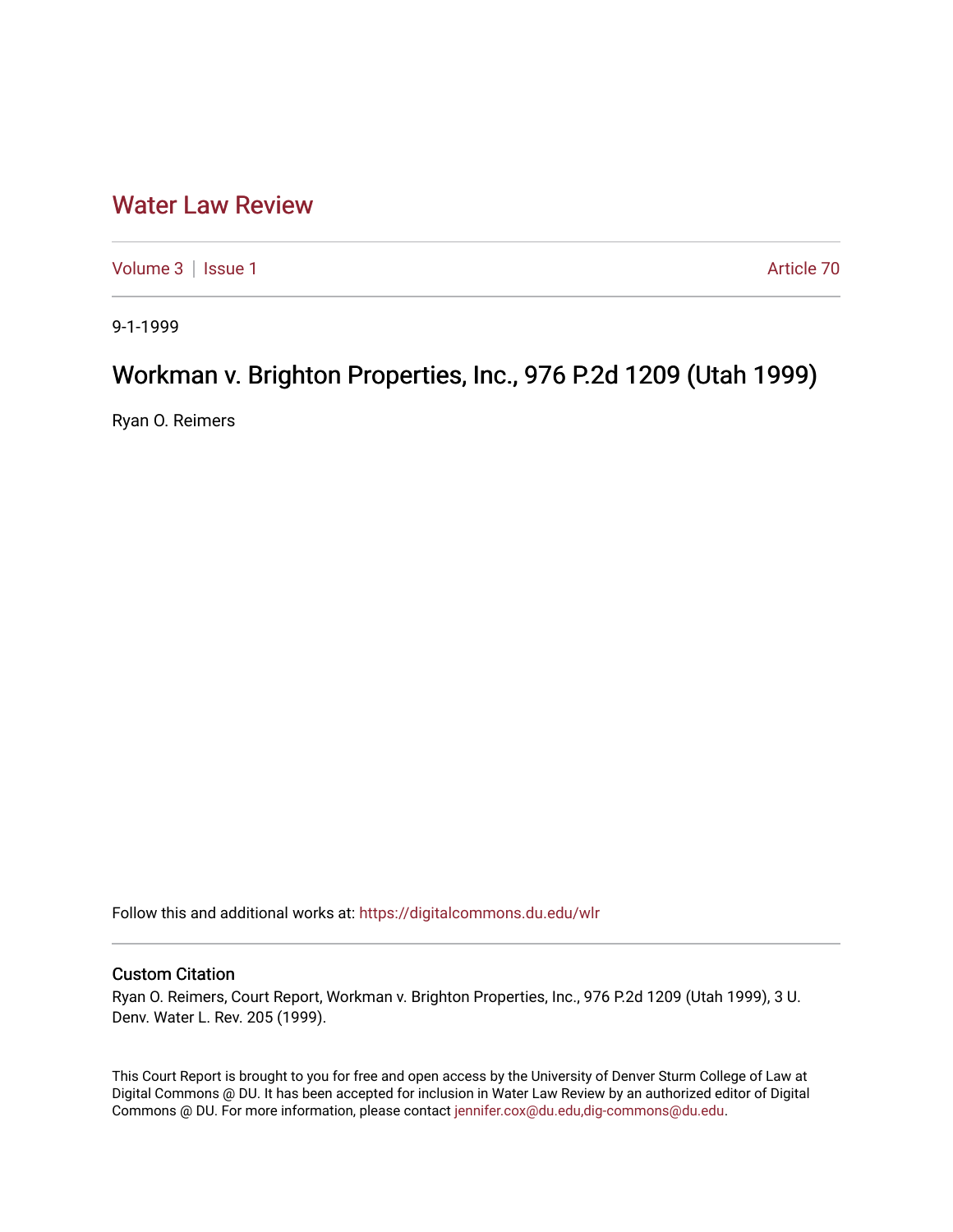the negligence standard applies in all other flooding circumstances unrelated to changes in a river's carrying capacity.

Jensen next argued the trial court erred by admitting statistical evidence of historical River runoff levels. Jensen contended the trial court should have excluded the evidence, under Rule 403 of the Utah Rules of Evidence, because its prejudicial effect outweighed its probative value. The court held the probative value of the statement "that flooding of the 1983's and 1984's magnitude would occur only once every 200 to 30,000 years" was not substantially outweighed by its prejudicial effect. The court supported this holding with the fact that Jensen had the opportunity to cross-examine the witness and establish the 200 to 30,000 year flood occurred in two consecutive years.

Jensen also argued the trial court should have excluded a videotape depicting a dam downstream of the Reservoir collapsing as a result of the 1983 flooding. Jensen claimed the video was irrelevant because it depicted a flooding area far downstream from Jensen's land. The court found that IPA introduced the video to support its position that system wide flooding necessitated considerations of conditions downstream in the management of the Reservoir. Therefore, the court upheld the admission of the video as relevant in IPA's defense of negligence.

Finally, Jensen appealed a jury instruction relating to the authority of the River Commissioner. The instruction in dispute instructed the jury to find for the plaintiff if they found IPA had the right or ability to control the discharge of water from the Reservoir, and the River Commissioner was IPA's agent. Jensen argued this instruction ignored the fact that IPA negligence may result even if the commissioner did not act as IPA's agent. The court held that if the jury instructions, taken as a whole, instruct jury on the applicable law, then reversible error does not occur because one instruction, standing alone, is inaccurate. The jury instructions here considered as a whole, allowed the jury to find IPA negligent even if the River Commissioner did not act as IPA's agent. Therefore, the court held the trial court did not err in instructing the jury on the applicable law.

*Ryan 0. Reimers*

Workman v. **Brighton Properties, Inc., 976 P.2d 1209 (Utah 1999)** (holding a property owners association can levy assessments on a property owner in accordance with the associations governing documents even when the expenditure does not benefit the owner's

property).

H. Ross Workman ("Workman") filed suit to prevent Brighton Properties, Inc. ("Brighton") from levying an assessment for the development of a water system in Silver Lake Estates Subdivision No. 1 that did not benefit Workman's property in Silver Lake Estates